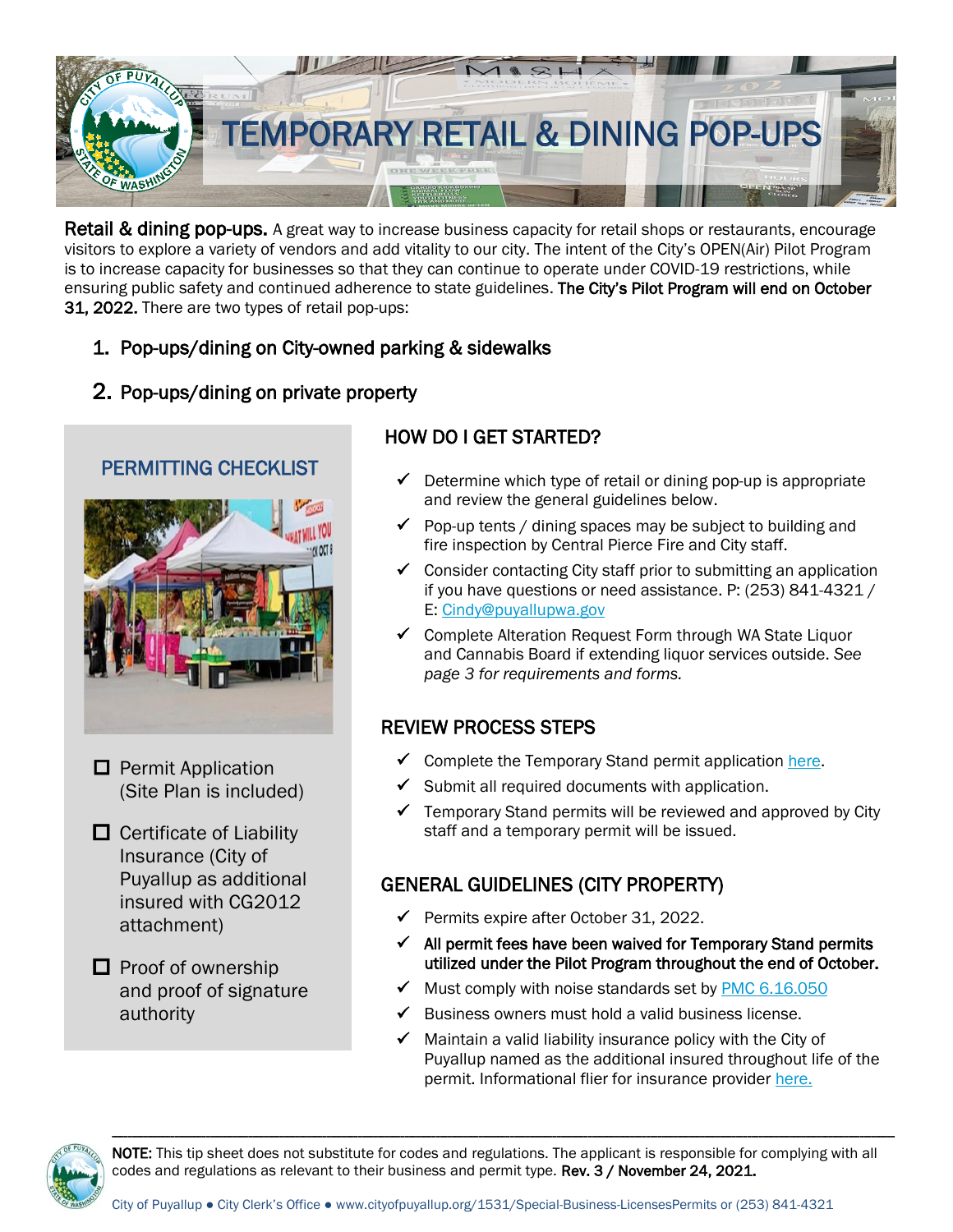





- $\checkmark$  Tents/dining spaces must be placed a minimum of 6 feet apart, with adequate walking paths for customers, to ensure adherence to social distancing requirements. Pop-up shall adhere to all other the State's Safe Start program guidelines.
- $\checkmark$  Pop-ups/dining spaces must comply with Title III of the ADA to ensure access by all individuals.
- $\checkmark$  Temporary Stand permits are of a temporary nature and can be revoked by the City of Puyallup.
- $\checkmark$  All operational requirements can be found on page 5 of the Temporary Stand permit application.

## GENERAL GUIDELINES (PRIVATE PROPERTY)

- ✓ Permits expire after October 31, 2022.
- $\checkmark$  All permit fees have been waived for Temporary Stand permits utilized under the Pilot Program throughout the end of October.
- ◆ Must comply with noise standards set by **PMC 6.16.050**
- Business owners must hold a valid business license.
- $\checkmark$  Tents/dining spaces must be placed a minimum of 6 feet apart, with adequate walking paths for customers, to ensure adherence to social distancing requirements. Pop-up shall adhere to all other the State's Safe Start program guidelines.
- If property owner differs from pop-up vendor, vendor must receive owner's permission to operate on private property.
- $\checkmark$  Temporary Stand permits are of a temporary nature and can be revoked by the City of Puyallup.

# SITE PLAN REQUIREMENTS

In order to review your application in a timely manner, it is important that special attention be paid to the development of a site plan included in the Temporary Stand application packet. Please use the following checklist:

- Label the property address and business name.
- $\checkmark$  Show boundaries of the property and nearby streets.
- $\checkmark$  Show proposed parking lot layout: Number and location of tents/dining spaces on site, number of stalls structure occupies and spacing between pop-ups or dining spaces.
- $\checkmark$  Provide accurate dimensions between business pop-up and other crucial structures (*e.g.,* signs, street ROW, flammable liquid storage area, property line, etc.)
- $\checkmark$  Space shall adhere to the State's Safe Start program guidelines (e.g. social distancing)
- $\checkmark$  Conform to the applicable provisions, rules, regulations, and guidance of the Americans with Disabilities Act (ADA).



NOTE: This tip sheet does not substitute for codes and regulations. The applicant is responsible for complying with all codes and regulations as relevant to their business and permit type. Rev. 3 / November 24, 2021.

---------------------------------------------------------------------------------------------------------------------------------------------------------------------------------------------------------